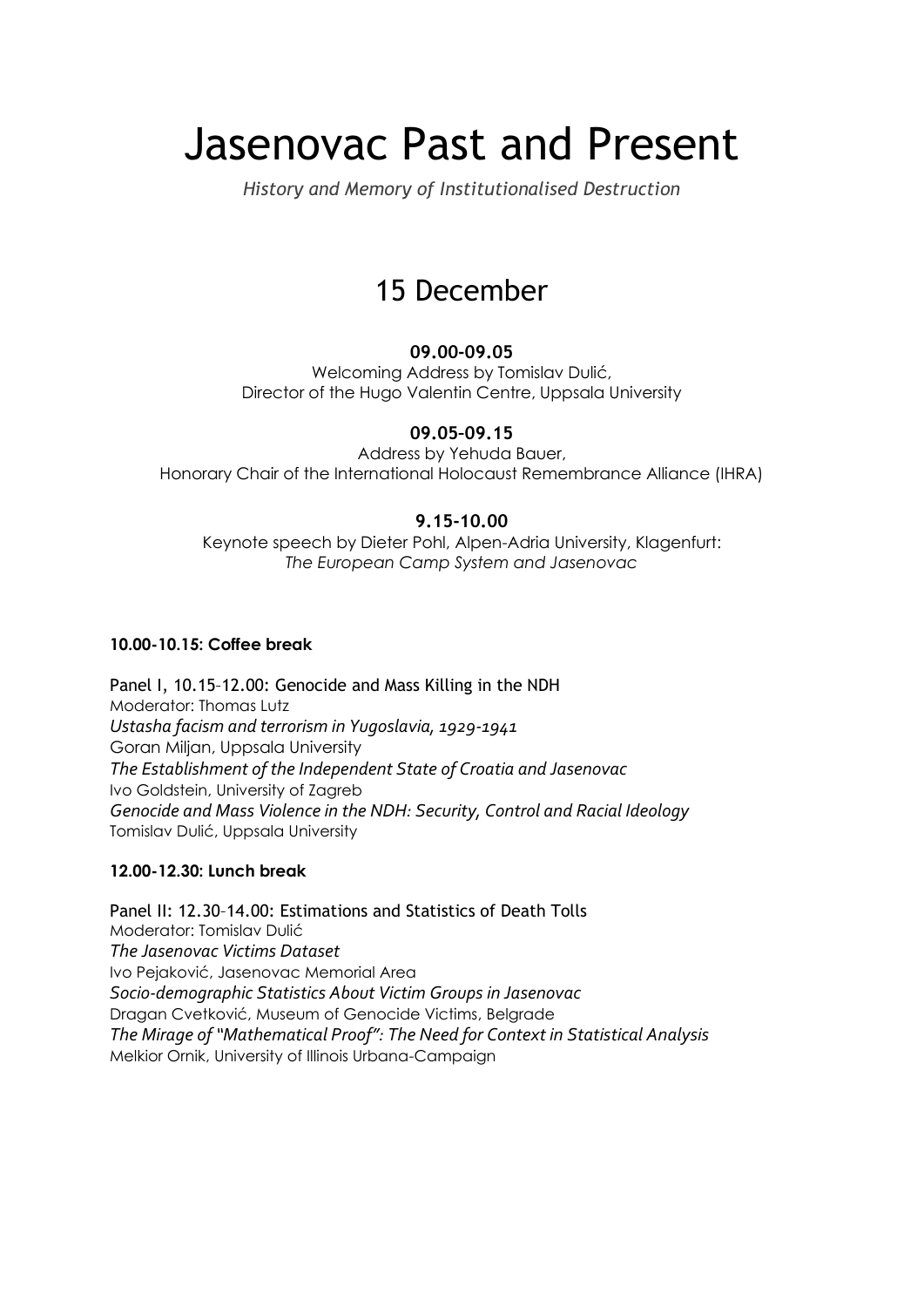## 16 December

#### **09.00–09.15**

Address by Georges Santer, IHRA representative and former Luxembourg Chair of the IHRA

Panel III, 09.15–10.45: Victims and Rescuers Moderator: Dubravka Stojanović *Jews, Serbs and "Political Enemies"* Milan Koljanin, Institute for Contemporary History, Belgrade (emer.) *The Roma in Jasenovac* Milovan Pisarri, Centre for Public History, Belgrade *Children in Jasenovac and the Rescue Effort of Diana Budisavljević* Nataša Mataušić, Museum of Croatian History, Zagreb

#### **10.45-11.00: Coffee Break**

Panel IV, 11.00–12.30: Perpetrators in Focus Moderator: Ljiljana Radonić *Perpetrators in Jasenovac*  Emil Kjerte, Clark University *Removing the Traces of Crime: The Destruction of Jasenovac in 1945*  Goran Hutinec, University of Zagreb *What's in a Trophy Photograph? The Evidentiary and Symbolic Function of Perpetratorgenerated Images of Ustaša Atrocities* Jovan Byford, The Open University, UK

#### **12.30–13.00: Lunch break**

Panel V, 13.00–14.30: Collective Memory about Persecution in the NDH Moderator: Snježana Koren *Social Memory about WWII in Yugoslavia* Sabine Rutar, Leibniz Institute for East and Southeast European Studies, University of Regensburg *Jasenovac in Socialist Yugoslavia* Heike Karge, University of Regensburg *Post-transition Cultural Memory on Persecution in the NDH* Vjeran Pavlaković, University of Rijeka